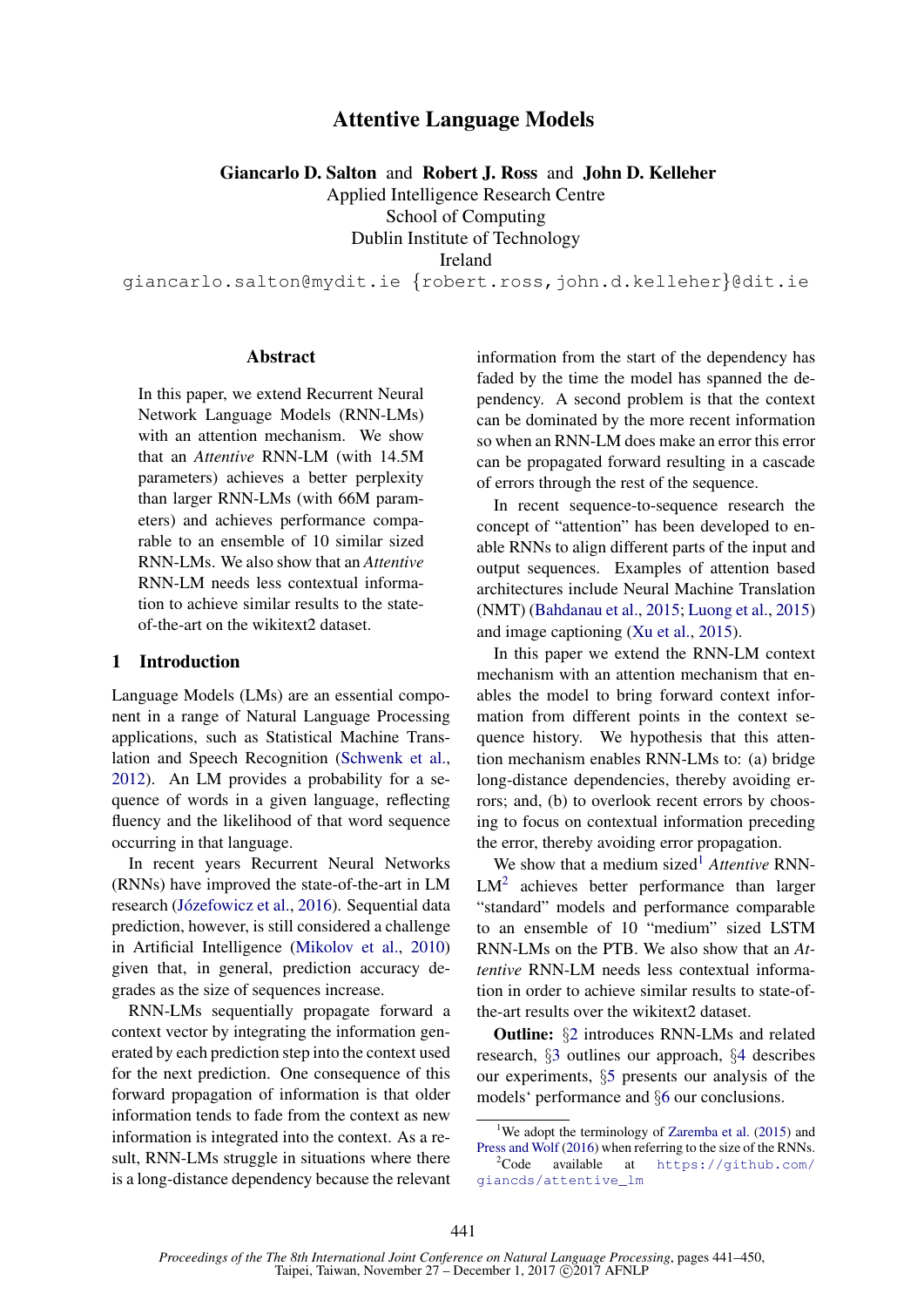#### 2 RNN-Language Models

RNN-LMs model the probability of a sequence of words by modelling the joint probability of the words in the sequence using the chain rule:

$$
p(w_1, \ldots, w_N) = \prod_{t=1}^{N} p(w_n | w_1, \ldots, w_{n-1}) \quad (1)
$$

where  $N$  is the number of words in the sequence. The context of the word sequence is modelled by an RNN and for each position in the sequence the probability distribution over the vocabulary is calculated using a softmax on the output related to that position of the RNN's last layer (i.e., the last layer's hidden state) (Józefowicz et al., 2016). Examples of such models include Zaremba et al. (2015) and Press and Wolf (2016). These models are composed of LSTM units (Hochreiter and Schmidhuber, 1997) and apply regularization to improve the RNN performance. In addition, Press and Wolf (2016) also uses the same embedding matrix that is used to transform the input words to transform the output of the last RNN layer to feed it to the softmax layer to make the next prediction.

Attention mechanisms were first proposed in "encoder-decoder" architectures for NMT systems. Bahdanau et al. (2015) proposed a model that stores all the encoder RNN's outputs and uses them together with the decoder RNN's state  $h_{t-1}$ to compute a context vector that, in turn, is used to compute the state  $h_t$ . In Luong et al. (2015) a generalization of the model of Bahdanau et al. (2015) is presented which uses the decoder RNN's state, in this instance  $h_t$  rather than  $h_{t-1}$ , along with the outputs of the encoder RNN to compute a context vector that it then concatenated with  $h_t$ before making the next prediction. Both models have similar performance and achieve state-of-theart performance for some language pairs; however, they suffer from repeating words or dropping translations at the output (Mi et al., 2016).

There is previous work on using past information to improve RNN-LMs. Tran et al. (2016) propose an extension to LSTM cells to include memory areas, which depend on input words, at the output of every hidden layer. The model produces good results but the dependency on input words expands the number of parameters in each LSTM cell in proportion to the vocabulary size in use.

Similarly, Cheng et al. (2016) propose storing the LSTM's memory cells of every layer at each timestep and draw a context vector for each memory cell for each new input to attend to previous content and compute its output. Although their model requires fewer parameters than the model of Tran et al. (2016), the performance of the model is worse than regularized "standard" RNN-LM as in Zaremba et al. (2015) and Press and Wolf (2016).

Daniluk et al. (2017) propose an augmented version of the attention mechanism proposed by Bahdanau et al. (2015) on which their model outputs 3 vectors called *key-value-predict*. The *key* (a vector of real numbers) is used to retrieve a single hidden state from the past. Grave et al. (2017) propose an LM augmented with a "memory cache" that stores tuples of hidden-states plus word embeddings (for the word predicted from that hidden state). The memory cache is used to help the current prediction by retrieving the word embedding associated with the hidden state in the memory most similar to the current hidden state. Merity et al. (2017) proposed a mixture model that includes an RNN and a pointer network. This model computes one distribution for the softmax component and one distribution for the pointer network, using a sentinel gating function to combine both distributions. In spite of the fact that their model is similar to the model of Grave et al. (2017), their model requires an extra transformation between the current state of the RNN and those stored in the memory.

These recent models have a number of drawbacks. The systems that extend the architecture of LSTM units struggle to process large vocabularies because the system memory expands to the size of the vocabulary. For systems that retrieve a single hidden-state or word from memory, if the prediction is not correct, the RNN-LM will not receive the correct past information. Finally, the models of Merity et al. (2017) and Grave et al. (2017) use a fixed-length memory of  $L$  previous hidden states to store and retrieve information from the past (100 states in the case of Merity et al. (2017) and 2,000 states in the case of Grave et al. (2017)). As we shall explain in §3 our "attentive" RNN-LMs have a memory of dynamic-length that grows with the length of the input and therefore, in general, are computationally cheaper.

We see our "attentive" RNN-LM (see §3) as a generalized version of these models as we rely on the encoded information in the hidden state of the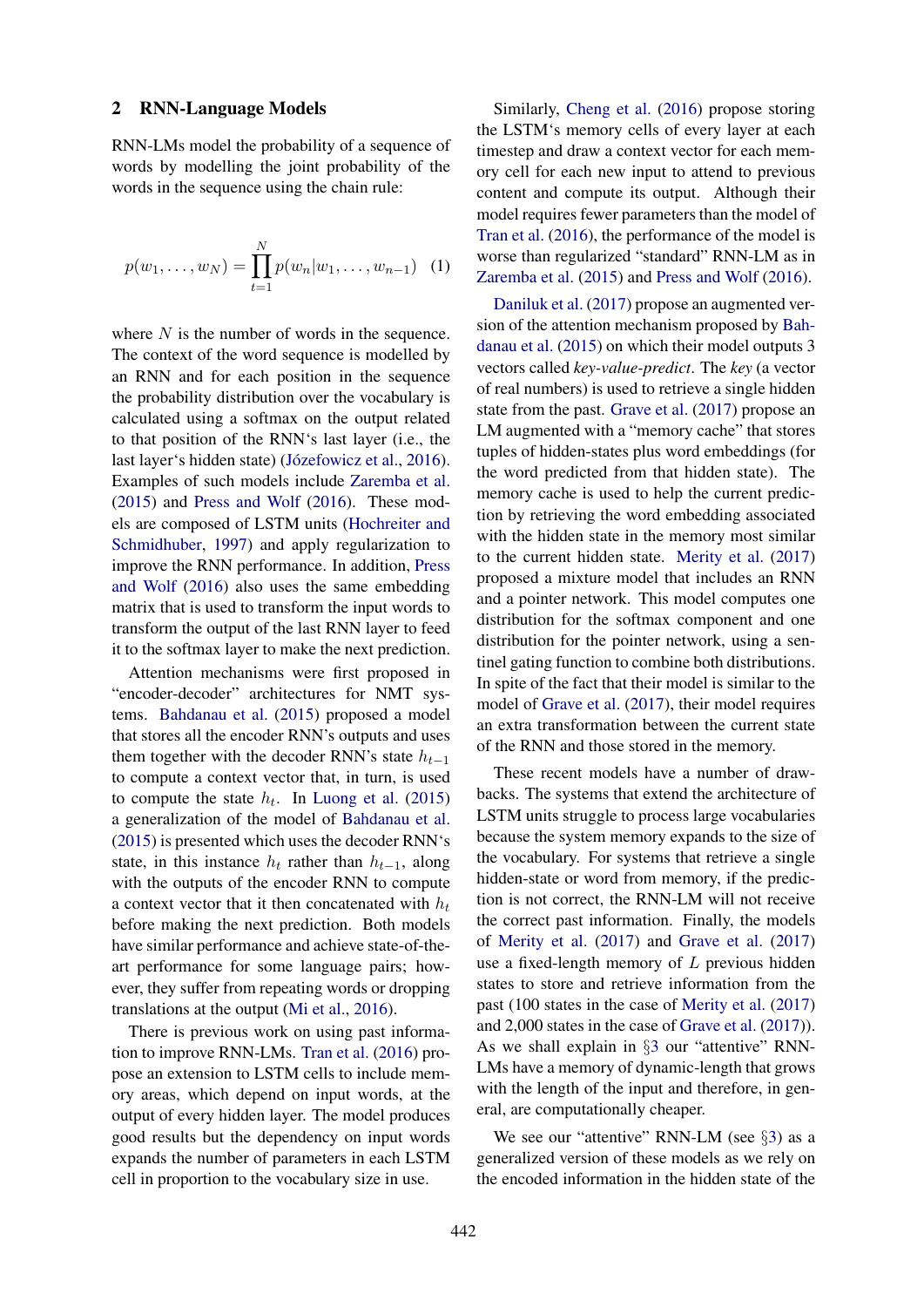RNN-LM to represent previous input words and we use a set of attention weights (instead of a *key*) to retrieve information from the past inputs. The main advantages of our approach are: (a) our model does not need vocabulary sized matrices in the computations of the attention mechanism and therefore has a reduced number of parameters; and (b) as we use all previous hidden states of the RNN-LM in the computation for the attention weights, all of those states will influence the next prediction based on the weights calculated.

# 3 Attentive Language Models

In this work we extend RNN-LMs to include an attention mechanism over previous inputs. We employ a multi-layered RNN to encode the input and, at each timestep, we store the output of the last recurrent layer (i.e., its hidden state  $h_t$ ) into a memory buffer. We compute a score for each hidden state  $h_i$  ( $\forall i \in \{1, ..., t-1\}$ ) stored in memory and use these scores to weight each  $h_i$ . From these weighted hidden states we generate a context vector  $c_t$  that is concatenated with the current hidden state  $h_t$  to predict the next word in the sequence. Figure 1 illustrates a step of our model when predicting the fourth word in a sequence.

We propose two different attention score functions that can be used to compute the context vector  $c_t$ . One calculates the attention score of each  $h_i$  using just the information in the state (the  $single(h<sub>i</sub>)$  score introduced below). The other calculates the attention scores for each  $h_i$ by combining the information from that state with the information from the current state  $h_t$  (the *combined*( $\mathbf{h}_i$ ,  $\mathbf{h}_t$ ) score described below). Each of these mechanisms defines a separate *Attentive* RNN-LMs and we report results for each of these LMs in our experiments.

More formally, each  $\mathbf{h}_t$  is computed as follows, where  $x_t$  is the input at timestep t:

$$
\mathbf{h}_t = RNN(\mathbf{x}_t, \mathbf{h}_{t-1})
$$
 (2)

The context vector  $c_t$  is then generated using Eq. (3) where each scalar weight  $a_i$  is a softmax (Eq. (4)) and the score for each hidden state  $(h_i)$ in the memory buffer is one of Eq. (5) or Eq. (6).

$$
\mathbf{c}_t = \sum_{i=1}^{t-1} a_i \mathbf{h}_i \tag{3}
$$



Figure 1: Illustration of a step of the *Attentive* RNN-LM with *combined* score. In this example, the model receives the third word as input  $(w_3)$  after storing the previous states ( $h_1$  and  $h_2$ ) in memory. After producing  $h_3$ , the model computes the context vector (in this case  $c_3$ ) that will be concatenated to  $h_3$  before the softmax layer for the prediction of the fourth word  $w_4$ . Note that if the *single* score is in use (Eq. (9)), the arrow from the RNN output for  $h_3$  to the attention layer is dropped. Also note that  $h_3$  is stored in memory only at the end of this process.

$$
a_i = \frac{exp(score(\mathbf{h}_i, \mathbf{h}_t))}{\sum_{j=1}^{t-1} exp(score(\mathbf{h}_j, \mathbf{h}_t))}
$$
(4)

$$
score(\mathbf{h}_i, \mathbf{h}_t) = \begin{cases} single(\mathbf{h}_i) & (5) \\ combined(\mathbf{h}_i, \mathbf{h}_t) & (6) \end{cases}
$$

We then merge  $c_t$  with the current state  $h_t$  using a concatenation layer<sup>3</sup>, where  $W_c$  is a matrix of parameters and  $\mathbf{b}_t$  is a bias vector.

$$
\mathbf{h}'_t = tanh(\mathbf{W}_c[\mathbf{h}_t; \mathbf{c}_t] + \mathbf{b}_t)
$$
 (7)

We compute the next word probability using Eq.8 where W is a matrix of parameters and b is a bias vector.

<sup>&</sup>lt;sup>3</sup>We also have experimented with using a dot product and a feedforward layer to combine  $h_t$  and  $c_t$  and also using only  $c<sub>t</sub>$ , but those results were far below previous work in RNN-LM so we do not report them here.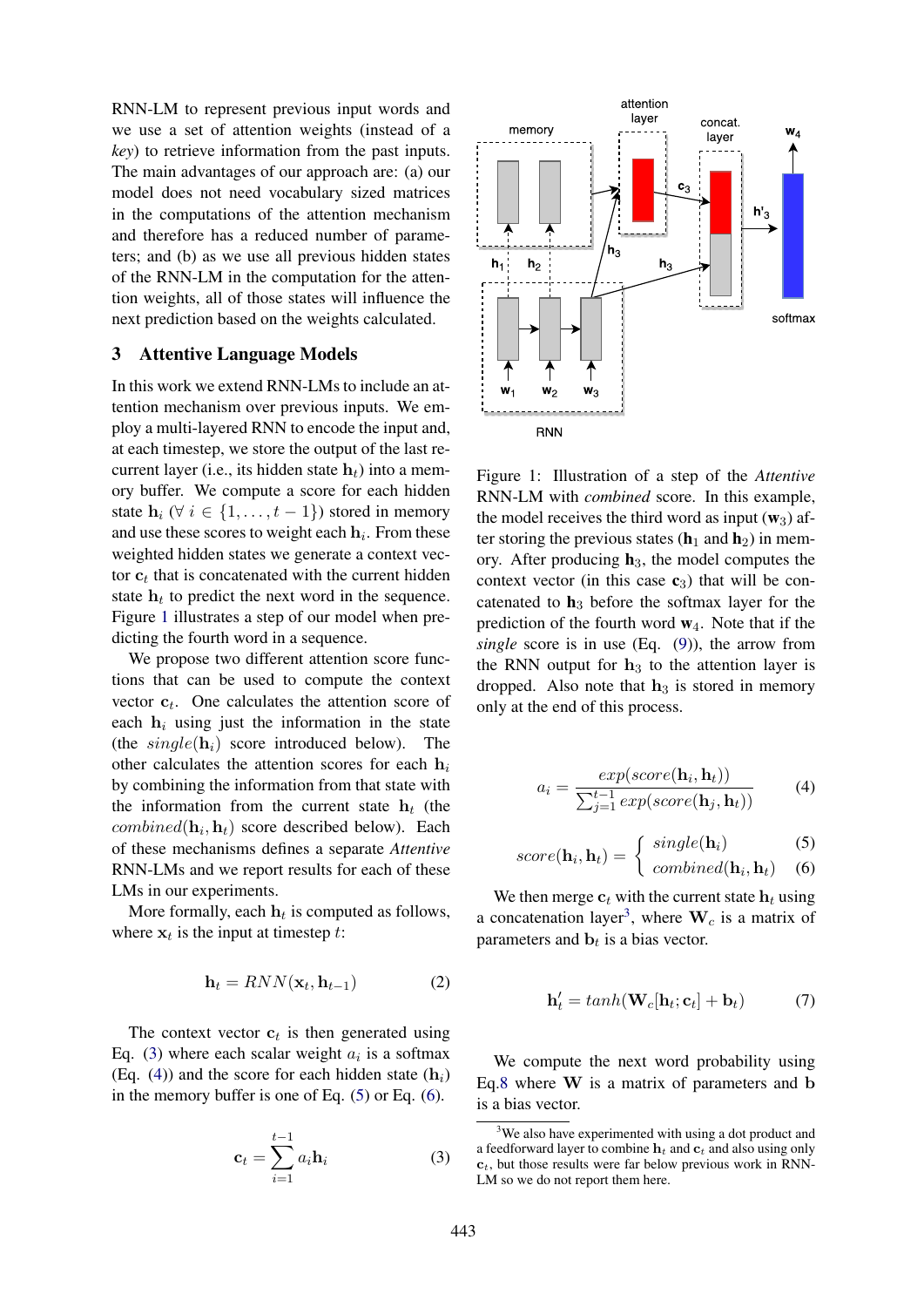$$
p(w_t|w_{<};,x) = softmax(\mathbf{Wh}'_t + \mathbf{b}) \quad (8)
$$

*Single* score. This score is calculated for each  $h_i$  using just the information stored the state in itself. The score  $single(h<sub>i</sub>)$  is defined as

$$
single(\mathbf{h}_i) = \mathbf{v}_s \odot tanh(\mathbf{W}_s \mathbf{h}_i)
$$
 (9)

where the parameter matrix  $\mathbf{W}_s$  and vector  $\mathbf{v}_s$  are both learned by the attention mechanism and  $\odot$ represents the dot product.

When applying the  $single(h<sub>i</sub>)$  score, we can think of the score  $a_i$  as a scalar summary of the "absolute relevance" of the state  $h_i$ . When a new state  $h_t$  is added to the buffer its scalar summary  $a_i$  is calculated by first using Eq.9 to get the score for the state and then applying a softmax function over the set of state scores including the score for the new state. Although the scores for each state do not change from one timestep to the next, applying the softmax results in recalculation of the distribution of the scalar summaries for all the states  $\mathbf{h}_0, \ldots, \mathbf{h}_t$ . As a result the  $\mathbf{a}_i$ 's for each state in Eq.3 changes from one prediction to the next as new states are added and the weight mass is distributed across more states.

*Combined* score. This score is calculated for each  $h_i$  by combining the information from that state with the information from the current state  $\mathbf{h}_t$ . The score *combined*( $\mathbf{h}_i$ ,  $\mathbf{h}_t$ ) is defined as

$$
combined(\mathbf{h}_i, \mathbf{h}_t) = \mathbf{v}_s \odot tanh(\mathbf{W}_s \mathbf{h}_i + \mathbf{W}_q \mathbf{h}_t)
$$
\n(10)

where the parameter matrices  $\mathbf{W}_s$  and  $\mathbf{W}_q$  and vector  $v<sub>s</sub>$  are learned by the attention mechanism, and  $\odot$  is the same as in Eq. 9. Notice that because  $\mathbf{W}_q \mathbf{h}_t$  does not depend on any other state and is used in the computations with all other  $h_i$ , we can efficiently compute it once and use the results in Eq. 10, thus reducing computation time.

The score  $\mathbf{a}_i$  defined by  $combined(\mathbf{h}_i, \mathbf{h}_t)$ , can be understood as the "relative relevance" of state  $h_i$  to the current state  $h_t$ . Using this attention mechanism the score for each  $h_i$  is different for each timestep according to its relevance to the current hidden state  $h_t$  of the RNN. Consequently, the scores for each  $h_i$  and the distribution over these scores changes from one timestep to the next. Using this scoring, the model can decide whether it should pay more attention to the current state, to a previous state or use past states to "supplement" the information for the next prediction. In §5 we present and analysis of how the model attends to different parts of its history as it generates a sequence of predictions.

# 4 Experiments

To evaluate our *Attentive* RNN-LMs we conducted experiments over the PTB (Marcus et al., 1994) and wikitext2 (Merity et al., 2017) datasets. We first describe the setup of our *Attentive* RNN-LM for the PTB  $(\S4.1)$  and wikitext2  $(\S4.2)$  datasets and then discuss the results (§4.3). We compare our results on PTB to Zaremba et al. (2015) and Press and Wolf (2016) the best performing LSTM-LMs on the PTB, two memory augmented networks (Grave et al. (2017) and Merity et al. (2017)) and PTB state-of-the-art ensemble models of Zaremba et al. (2015). On wikitext2 we take (Merity et al., 2017), the creators of the dataset, and (Grave et al., 2017), the current state-of-theart, as our baselines.

#### 4.1 PTB Setup

We evaluate our *Attentive* RNN-LM over the PTB dataset using the standard split which consists of 887K, 70K and 78K tokens on the training, validation and test sets respectively.

We follow, in part, the parameterization used by Zaremba et al. (2015) and Press and Wolf (2016) with some changes. We trained an *Attentive* RNN-LM with 2 layers of 650 LSTM units using Stochastic Gradient Descent (SGD) with an initial learning rate of 1.0, halving the learning rate at each epoch after 12 epochs, to minimize the average negative log probability of the target words.

We train the models until we do not get any perplexity improvements over the validation set with an early stop counter of 10 epochs (i.e., patience of 10 epochs). Once the model runs out of patience, we rollback its parameters and use the model that achieved the best validation perplexity to calculate the perplexity over the test set. We initialize the weight matrices of the network uniformly in  $[-0.05, 0.05]$  while all biases are initialized to a constant value at 0.0. We also apply 50% dropout (Srivastava et al., 2014) to the non-recurrent con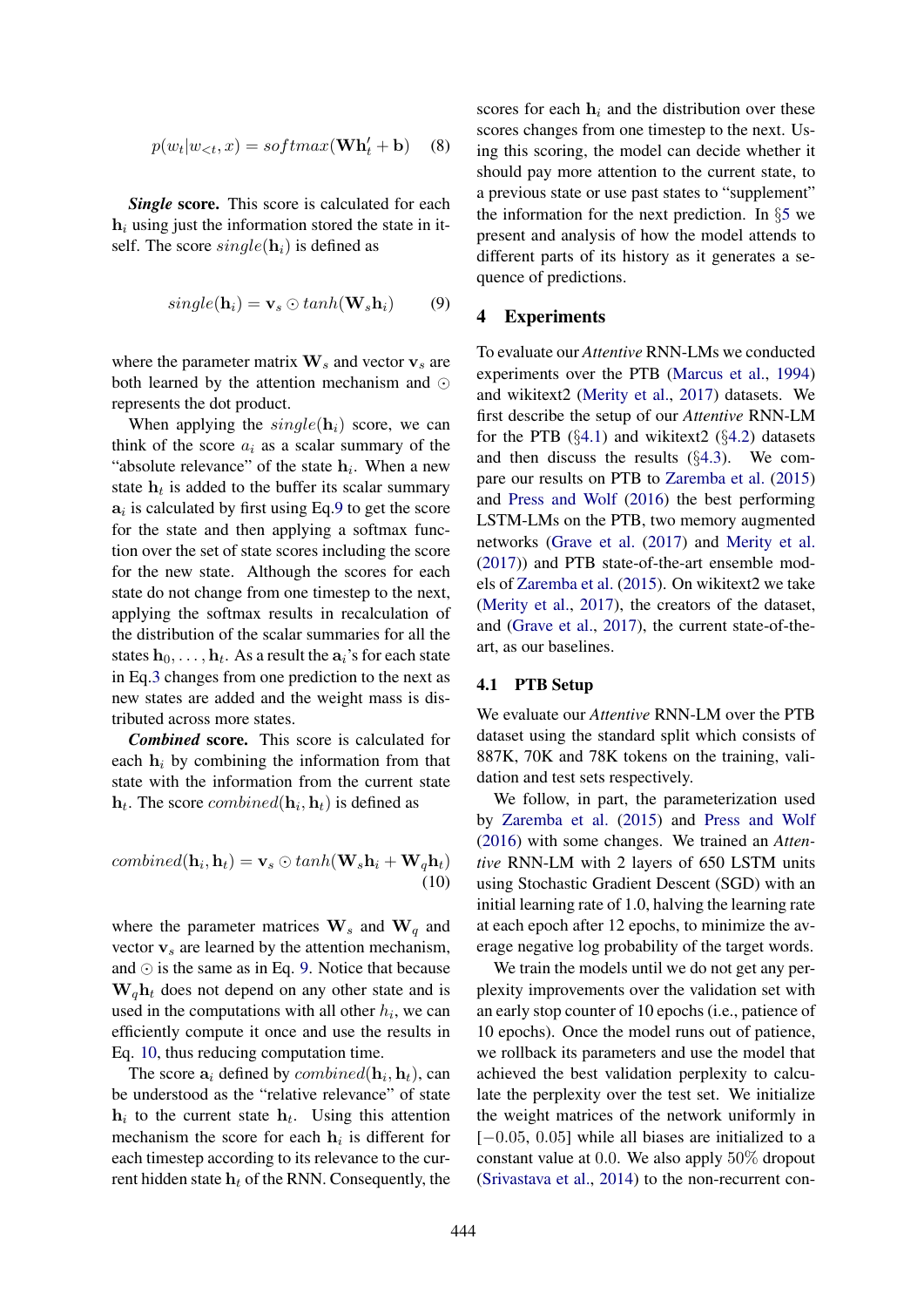nections and clip the norm of the gradients, normalized by mini-batch size, at 5.0. In all our experiments, we follow Press and Wolf (2016) and tie the matrix  $W$  in Eq. (8) to be the embedding matrix (which also has 650 dimensions) used to represent the input words.

Contrary to Zaremba et al. (2015) and Press and Wolf (2016), we do not allow successive minibatches to sequentially traverse the dataset. In other words, we follow the standard practice to reinitialize the hidden state of the network at the beginning of each mini-batch, by setting it to all zeros. This way, we do not allow the attention window to span across sentence boundaries<sup>4</sup>. We use all sentences in the training set, we truncate all sentences longer than 35 words and pad all sentences shorter than 35 words with a special symbol so all sentences are the same size. We use a vocabulary size of 10K words and a batch size of 32. All UNK words (following the pre-processing of (2015)) were kept during the training, validation and testing phases.

#### 4.2 wikitext2 Setup

We also evaluate our *Attentive* RNN-LM over the wikitext2 dataset (Merity et al., 2017). We use the standard train, validation and test splits which consists of around 2M, 217K tokens and 245k tokens respectively. This dataset is composed of "Good" and "Featured" articles on Wikipedia.

There is an important difference between how we trained and tested our models on the wikitext2 dataset and how the baseline systems were trained and tested. Both Merity et al. (2017) and Grave et al. (2017) permitted the memory buffers of their systems to span sentence boundaries (and, indeed, they also did mini-batch traversal which allowed the memory buffers to traverse mini-batch boundaries) whereas we reset our systems memory at each sentence boundary. This difference is important because in the wikitext2 dataset the sentences are not shuffled and, therefore, are sequentially related to each other. As a result, systems that carry sequential information from previous sentences into the current sentence have an advantage in that they utilise contextual cues from the preceding sentence to inform the predictions at the start of the new sentence. By comparison, systems that reset their memory at the start of each sentence must reconstruct their context models from scratch and face a "cold-start" problem for the early predictions in the sentence.

The core reason why (Merity et al., 2017) and (Grave et al., 2017) did not reset their memories across sentence boundaries and we do is that these baseline systems use a fixed length memory whereas our "attention" mechanism has a variable length memory. A variable length memory has benefits in terms of both computational cost and the fact that the memory size is dynamically fitted to the context. However, just as the system designer for a fixed length memory LM must fix the memory size hyper-parameter in some fashion, so to the designer of a variable length memory LM must decide when the memory buffer is reset. For our work, we have decided to reset our memory buffer at sentence boundaries because many of the tasks for which LMs are used (e.g. NMT) work on a sentence by sentence basis. If required it would be possible for us to extend the memory buffer to the start of the preceding sentence (or some other landmark is the sequence history). However, this would incur extra computational cost, and as we shall see our *Attentive* RNN-LMs are still competitive on the wikitext2 dataset despite the fact that the baselines systems are given access to longer context sequences.

We trained an *Attentive* RNN-LM with 2 layers of 1000 LSTM units using Stochastic Gradient Descent (SGD) with an initial learning rate of 1.0, decaying the learning rate by a factor of 1.15 at each epoch after 14 epochs, to minimize the average negative log probability of the target words.

Similarly to the PTB model we also train this model with an early stop counter of 10 epochs and we initialize the weight matrices of the network uniformly in [−0.05, 0.05] while all biases are initialized to a constant value at 0.0. We apply 65% dropout to the non-recurrent connections and clip the norm of the gradients, normalized by minibatch size, at 5.0. In all our experiments, we also follow Press and Wolf (2016) and tie the matrix W in Eq. (8) to be the embedding matrix (which has 1000 dimensions for this model) used to represent the input words. We use all sentences in the training set, we truncate all sentences longer than 35 words and pad all sentences shorter than 35 words with a special symbol so all sentences are the same length. We use a vocabulary size of

<sup>&</sup>lt;sup>4</sup>We also experimented to with successive mini-batches to sequentially traverse the dataset as in Zaremba et al. (2015) but the performance of the model dropped considerably so we do not report those results here.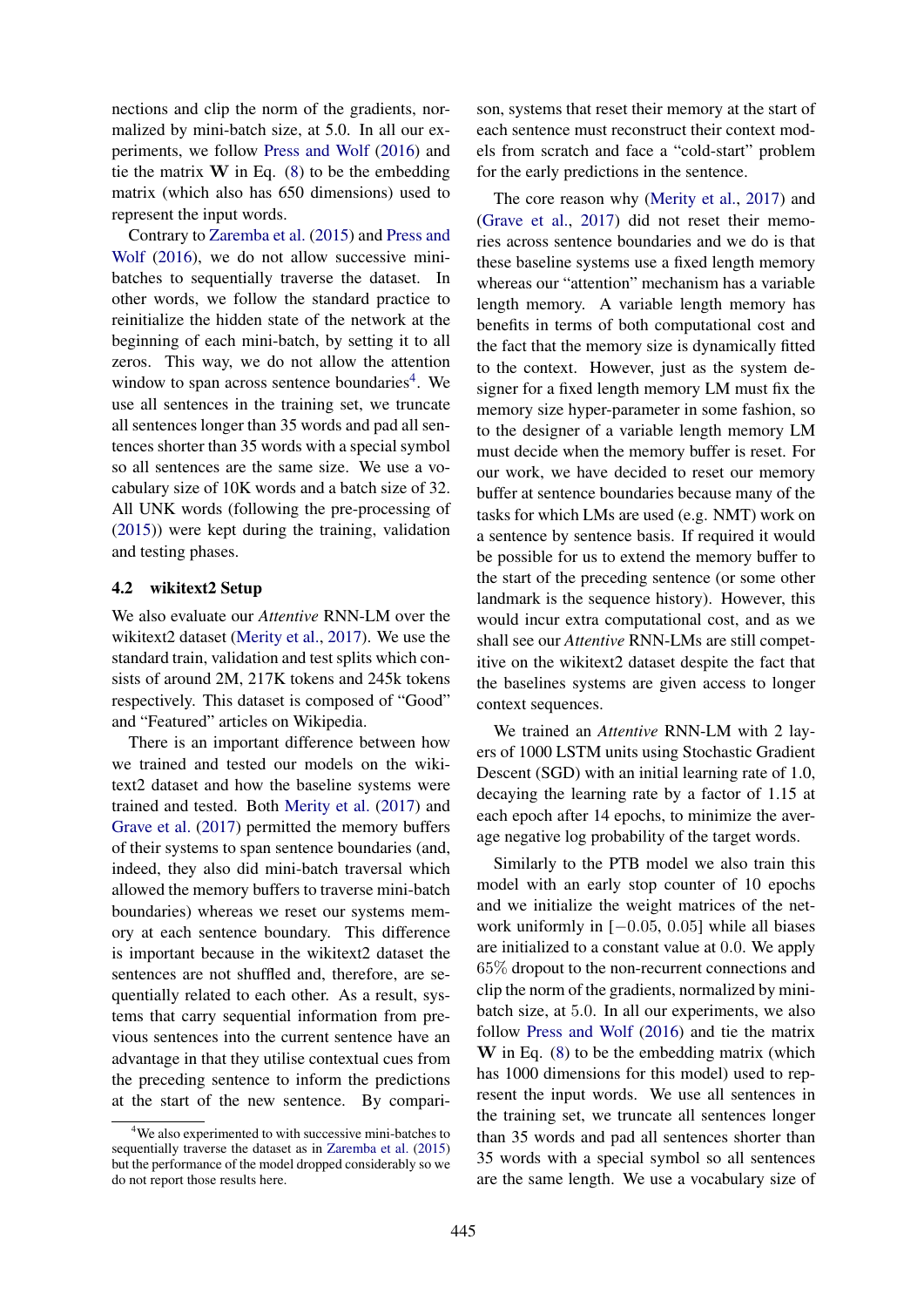33,278 and a batch size of 32. All UNK words (following the pre-processing of (2017)) were kept during the training, validation and testing phases.

# 4.3 Results

In Table 1 we report the results of our experiments on the PTB dataset. As we can see in this table, the *Attentive* RNN-LMs outperforms all other single models on the PTB dataset. Although *Attentive* RNN-LMs have less parameters (10M) than the large "regularized" LSTM-LMs (66M parameters), they were capable of reducing the perplexity over both validation and test sets. This result shows that using an *Attentive* RNN-LM it is possible to achieve better perplexity scores with far fewer model parameters. Furthermore, *Attentive* RNN-LMs are able to achieve roughly the same results as the averaging of 10 RNN-LM models (with no attention) of the same size.

In addition, there is little difference between the results of the *Attentive* RNN-LM with *single* score (Eq.9) and the *Attentive* RNN-LM with *combined* score (Eq.10) with the *single* score slightly outperforming the the *combined* score. We believe this is because the model using the  $combined(\mathbf{h}_i, \mathbf{h}_t)$ score has more parameters to optimize and, thus, more difficulties in settling to a good local optima.

In Table 2 we report the results on the wikitext2 dataset. Despite the fact that we reset the memory for the *Attentive* RNN-LM at each sentence boundary whereas the caches for the baseline systems span sentence boundaries, our best *Attentive* RNN-LM is within 1 perplexity point of the system of (2017) (which is allowed to cache 2,000 previous hidden states), and has a lower perplexity than all of the other baselines.

# 5 Analysis of the Models

The purpose of our attention mechanism is to enable an RNN-LM to bridge long distance dependencies in language. Therefore, we expect the attention mechanism to select previous hidden states that are relevant to the current predictions. To analyse whether the attention mechanism is functioning as intend we analysed the evolution of attention weights in our *Attentive* RNN-LM as we calculated the perplexity for samples sentences using the models trained over the wikitext $2^5$ .

Figure 2 show the evolution of attention weights, using both single and combined scoring, when calculating perplexities for 2 sentences containing nominal modifiers. In addition, Figure 3 show the evolution of attention weights for two sentences containing relative clauses, once again using both single and combined scoring. The words in the X-axis (horizontal) are the inputs at each timestep and the words in the Y-axis (vertical) are the next (or predicted) words. We suppressed weights that either equal to 1.0 (black squares) or 0.0 (white squares). Note that given the rounding to 4 decimal places, weights in some rows of the matrices may not sum to 1.0.

None of the attention mechanisms worked as a proper attention mechanism. In other words, none of the mechanisms generated larger weights for specific words in the sentence, in comparison to the other words in the same sentence. Comparing the attention weights generated by both *combined* score and *single* score for both sentences, it is striking that the distribution of attention weights is very similar. For both *Attentive* RNN-LM models the attention spreads out across the history in a relatively equal fashion.

Indeed, both models seem to take into consideration all previous states, creating a *smoothing effect* for the hidden states in the buffer. Therefore, no single state dominates the context vector by receiving a much larger attention weight than the others. We believe that this behaviour enables the models to bring forward information from the beginning of the sentence at the time it is making a prediction. This way, the models do not let information fade away from the context as it progresses to subsequent steps in a sequence and all previous information about the words that preceded the current timestep is available to the classifier in a manner that disregards recency.

As a consequence of the *smoothing effect*, the model does not necessarily need to store information about the context of the sequence in the recurrent connections of the RNN. This behaviour enable the model to retrieve information from the buffer to remember past words without relying solely on the RNN's internal "memory". Therefore, the model can maximize the features extracted about an input word, creating an advantage over other RNN-LMs that need to both extract features and keep context regarding the sequence in its connections.

 $5$ The behaviour of the models on wikitext2 is similar to that of the models trained and evaluated on the PTB dataset, so for space reasons we only present the wikitext2 analysis here.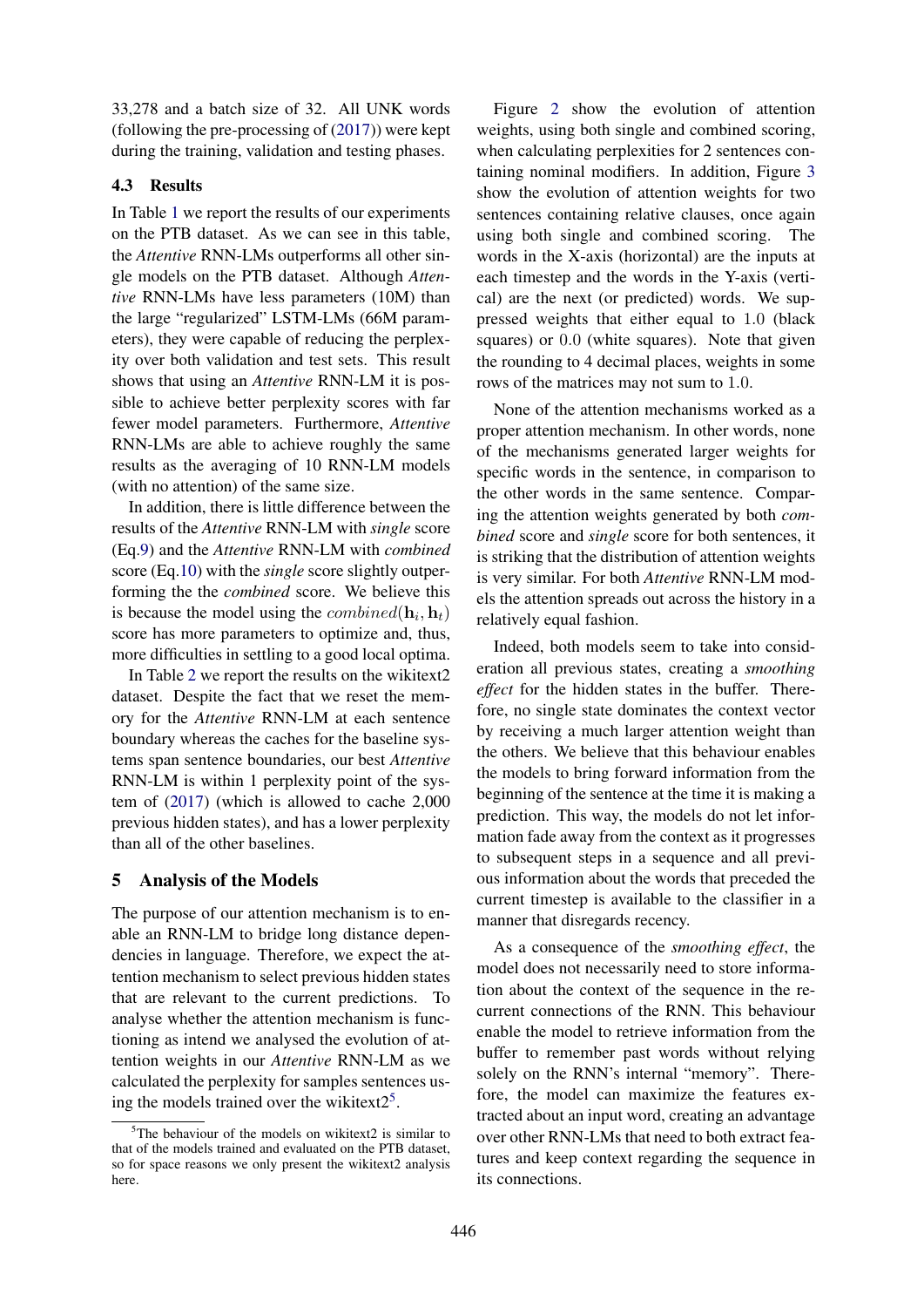| <b>Model</b>                                            | <b>Params</b> | Valid. Set | <b>Test Set</b> |
|---------------------------------------------------------|---------------|------------|-----------------|
| <b>Single Models</b>                                    |               |            |                 |
| Medium Regularized LSTM (Zaremba et al., 2015)          | 20M           | 86.2       | 82.7            |
| Large Regularized LSTM (Zaremba et al., 2015)           | 66M           | 82.2       | 78.4            |
| Large + BD + WT (Press and Wolf, 2016)                  | 51M           | 75.8       | 73.2            |
| Neural cache model (size = $500$ ) (Grave et al., 2017) |               |            | 72.1            |
| Medium Pointer Sentinel-LSTM (Merity et al., 2017)      | 21M           | 72.4       | 70.9            |
| Attentive LM w/ <i>combined</i> score function          | 14.5M         | 72.6       | 70.7            |
| Attentive LM w/ single score function                   | 14.5M         | 71.7       | 70.1            |
| <b>Model Averaging</b>                                  |               |            |                 |
| 2 Medium regularized LSTMs (Zaremba et al., 2015)       | 40M           | 80.6       | 77.0            |
| 5 Medium regularized LSTMs (Zaremba et al., 2015)       | 100M          | 76.7       | 73.3            |
| 10 Medium regularized LSTMs (Zaremba et al., 2015)      | 200M          | 75.2       | 72.0            |
| 2 Large regularized LSTMs (Zaremba et al., 2015)        | 122M          | 76.9       | 73.6            |
| 10 Large regularized LSTMs (Zaremba et al., 2015)       | 660M          | 72.8       | 69.5            |
| 38 Large regularized LSTMs (Zaremba et al., 2015)       | 2508M         | 71.9       | 68.7            |

Table 1: Perplexity results over the PTB. Symbols:  $WT = weight$  tying (Press and Wolf, 2016);  $WD =$ weight decay and BD = Bayesian Dropout, both suggested by Gal and Ghahramani (2015).

| <b>Model</b>                                             | <b>Params</b>            | Valid. Set | <b>Test Set</b> |
|----------------------------------------------------------|--------------------------|------------|-----------------|
| Zoneout + Variational LSTM (Merity et al., 2017)         | 20M                      | 108.7      | 100.9           |
| LSTM-LM (Grave et al., 2017)                             |                          |            | 99.3            |
| Variational LSTM (Merity et al., 2017)                   | 20M                      | 101.7      | 96.3            |
| Neural cache model (size = $100$ ) (Grave et al., 2017)  | $\overline{\phantom{a}}$ |            | 81.6            |
| Pointer LSTM (window = $100$ ) (Merity et al., 2017)     | 21M                      | 84.8       | 80.8            |
| Attentive LM w/ combined score function                  | 50M                      | 74.3       | 70.8            |
| Attentive LM w/ single score function                    | 50M                      | 73.7       | 69.7            |
| Neural cache model (size = $2000$ ) (Grave et al., 2017) | $\blacksquare$           |            | 68.9            |

Table 2: Perplexity results over the wikitext2.

Another interpretation of the *smoothing effect* is that it "reinforces" the signal in a similar fashion to residual connections in other RNNs and Deep Neural Networks architectures. Other RNN architectures use these residual connections as a shortcut to "reinforce" the signal of the current input and, thus, it still considers the current input only. The *Attentive* RNN-LM, however, uses all the previous hidden states to achieve a similar effect and create a stronger signal to the softmax classifier.

# 6 Conclusions

This paper proposes the use of attention mechanisms in RNN-LMs. These attention mechanisms enable an RNN-LM to consider information from its past when it is predicting the next word. We believe that this can help the LM to overcome the fading of relevant information as it traverses a long-distance dependency within a sequence and also to recover from a mistaken prediction by focusing on the context preceding the error.

Our results show that an *Attentive* RNN-LM outperforms both RNN-LM models that use and that do not use past information to predict the next word in a sequence when trained on the PTB dataset. Furthermore, our *Attentive* RNN-LM achieves this performance using far fewer units than the "standard" RNN-LM and, therefore, less model parameters. Our results also show that our *Attentive* RNN-LM achieves similar results to an ensemble that averages over 10 similar sized (in terms of number of LSTM units) RNN-LMs.

In addition, our results demonstrate that our *Attentive* RNN-LM achieves similar to state-of-the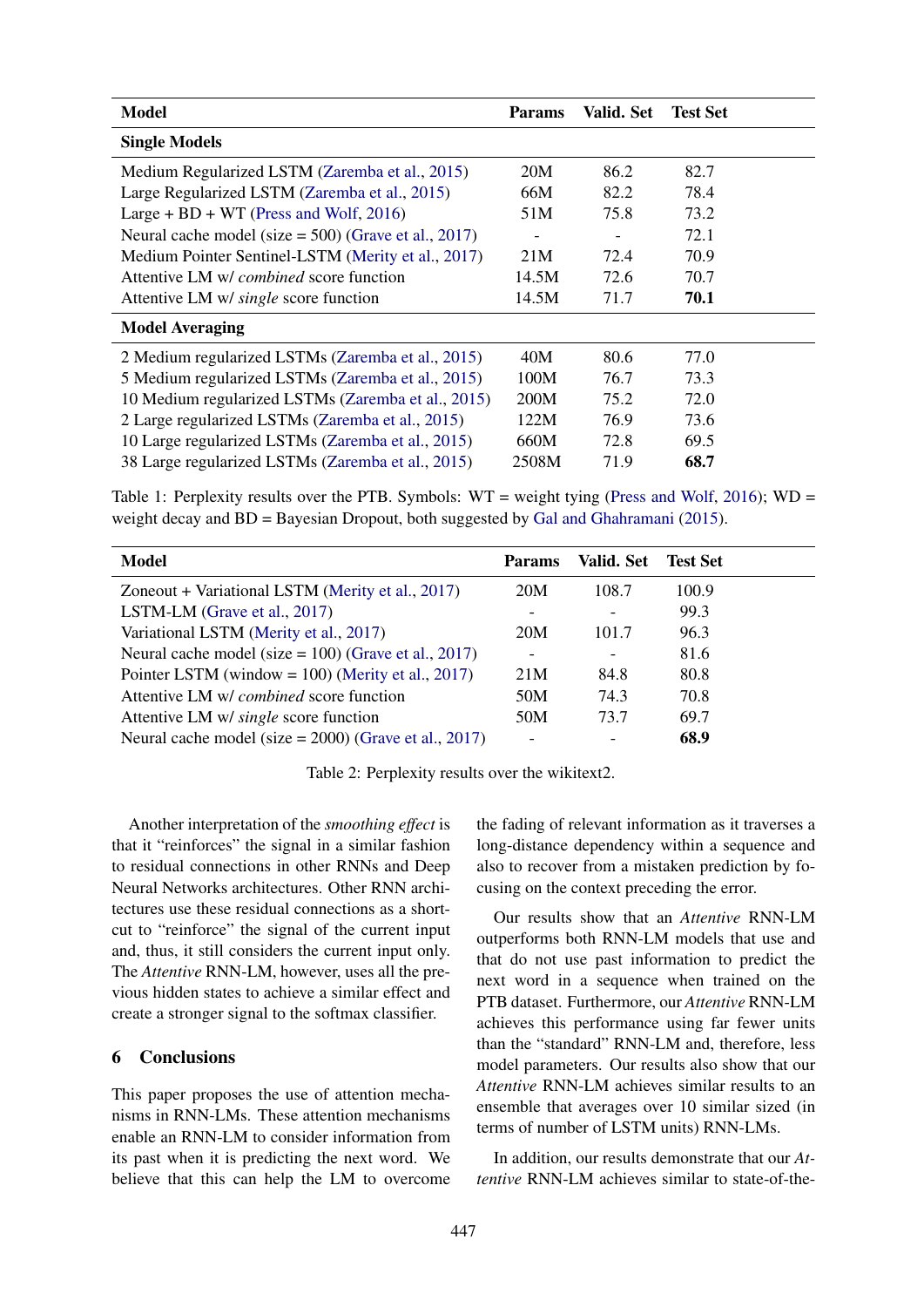art results over the wikitext2 dataset. It is an interesting result given that we do not allow our model to look beyond the boundaries of the current sequence it is processing, whilst the state-of-the-art model is allowed to store 2,000 previous states in its cache.

In future work we plan to (a) test the performance of ensembles of *Attentive* RNN-LMs and (b) to study the use of the *Attentive* RNN-LM as the decoder within an NMT system.

# Acknowledgments

This research was partly funded by the ADAPT Centre. The ADAPT Centre is funded under the SFI Research Centres Programme (Grant 13/RC/2106) and is co-funded under the European Regional Development Fund. Giancarlo D. Salton would like to thank CAPES ("Coordenação de Aperfeiçoamento de Pessoal de Nível Superior") for his Science Without Borders scholarship, proc n. 9050-13-2.

# References

- Dzmitry Bahdanau, Kyunghyun Cho, and Yoshua Bengio. 2015. Neural machine translation by jointly learning to align and translate. In *International Conference on Learning Representations*, volume abs/1409.0473v6.
- Jianpeng Cheng, Li Dong, and Mirella Lapata. 2016. Long short-term memory-networks for machine reading. In *Proceedings of the 2016 Conference on Empirical Methods in Natural Language Processing*, pages 551–561, Austin, Texas. Association for Computational Linguistics.
- Michal Daniluk, Tim Rocktäschel, Johannes Welbl, and Sebastian Riedel. 2017. Frustratingly Short Attention Spans in Neural Language Modeling. *5th International Conference on Learning Representations (ICLR'2017)*.
- Yarin Gal and Zoubin Ghahramani. 2015. A theoretically grounded application of dropout in recurrent neural networks.
- Edouard Grave, Armand Joulin, and Nicolas Usunier. 2017. Improving neural language models with a continuous cache. *5th International Conference on Learning Representations (ICLR'2017)*.
- Sepp Hochreiter and Jürgen Schmidhuber. 1997. Long short-term memory. volume 9, pages 1735–1780.
- Rafal Józefowicz, Oriol Vinyals, Mike Schuster, Noam Shazeer, and Yonghui Wu. 2016. Exploring the limits of language modeling.
- Minh-Thang Luong, Hieu Pham, and Christopher D. Manning. 2015. Effective approaches to attentionbased neural machine translation. In *Proceedings of the 2015 Conference on Empirical Methods in Natural Language Processing*, pages 1412–1421.
- Mitchell Marcus, Grace Kim, Mary Ann Marcinkiewicz, Robert MacIntyre, Ann Bies, Mark Ferguson, Karen Katz, and Britta Schasberger. 1994. The penn treebank: Annotating predicate argument structure. In *Proceedings of the Workshop on Human Language Technology*, pages 114–119.
- Stephen Merity, Caiming Xiong, James Bradbury, and Richard Socher. 2017. Pointer sentinel mixture models. *5th International Conference on Learning Representations (ICLR'2017)*.
- Haitao Mi, Baskaran Sankaran, Zhiguo Wang, and Abe Ittycheriah. 2016. Coverage embedding models for neural machine translation. In *Proceedings of the 2016 Conference on Empirical Methods in Natural Language Processing*, pages 955–960, Austin, Texas. Association for Computational Linguistics.
- Tomas Mikolov, Martin Karafiát, Lukás Burget, Jan Cernocký, and Sanjeev Khudanpur. 2010. Recurrent neural network based language model. In *IN-TERSPEECH 2010, 11th Annual Conference of the International Speech Communication Association, Makuhari, Chiba, Japan, September 26-30, 2010*, pages 1045–1048.
- Ofir Press and Lior Wolf. 2016. Using the output embedding to improve language models. volume abs/1608.05859.
- Holger Schwenk, Anthony Rousseau, and Mohammed Attik. 2012. Large, pruned or continuous space language models on a gpu for statistical machine translation. In *Proceedings of the NAACL-HLT 2012 Workshop: Will We Ever Really Replace the N-gram Model? On the Future of Language Modeling for HLT*, pages 11–19.
- Nitish Srivastava, Geoffrey Hinton, Alex Krizhevsky, Ilya Sutskever, and Ruslan Salakhutdinov. 2014. Dropout: A simple way to prevent neural networks from overfitting. *Journal of Machine Learning Research*, 15:1929–1958.
- Ke M. Tran, Arianna Bisazza, and Christof Monz. 2016. Recurrent memory network for language modeling. *arXiv*, abs/1601.01272.
- Kelvin Xu, Jimmy Ba, Ryan Kiros, Kyunghyun Cho, Aaron Courville, Ruslan Salakhudinov, Rich Zemel, and Yoshua Bengio. 2015. Show, attend and tell: Neural image caption generation with visual attention. In *Proceedings of the 32nd International Conference on Machine Learning (ICML-15)*, pages 2048–2057.
- Wojciech Zaremba, Ilya Sutskever, and Oriol Vinyals. 2015. Recurrent neural network regularization. volume abs/1409.2329.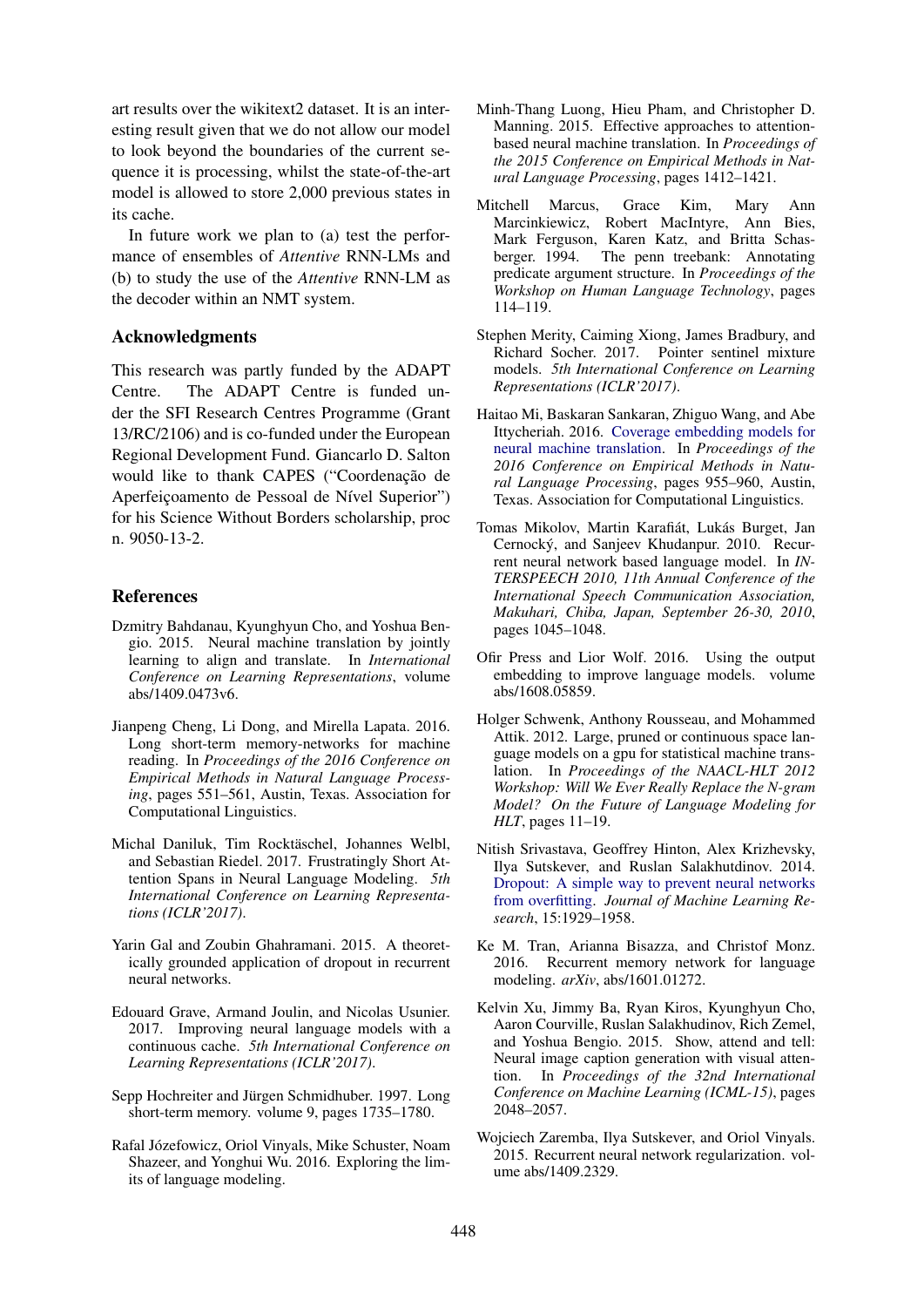

Figure 2: Plot of attention weights for two sentences containing nominal modifiers. On the left column are the attention weights calculated by the *combined* score. On the right column are the attention weights calculated by the *single* score. The words in the X-axis (horizontal) are the inputs at each timestep and the words in the Y-axis (vertical) are the next (or predicted) words. We suppressed weights that either equal to 1.0 (black squares) or 0.0 (white squares). Note that given the rounding to 4 decimal places, weights in some rows of the matrices may not sum to 1.0.